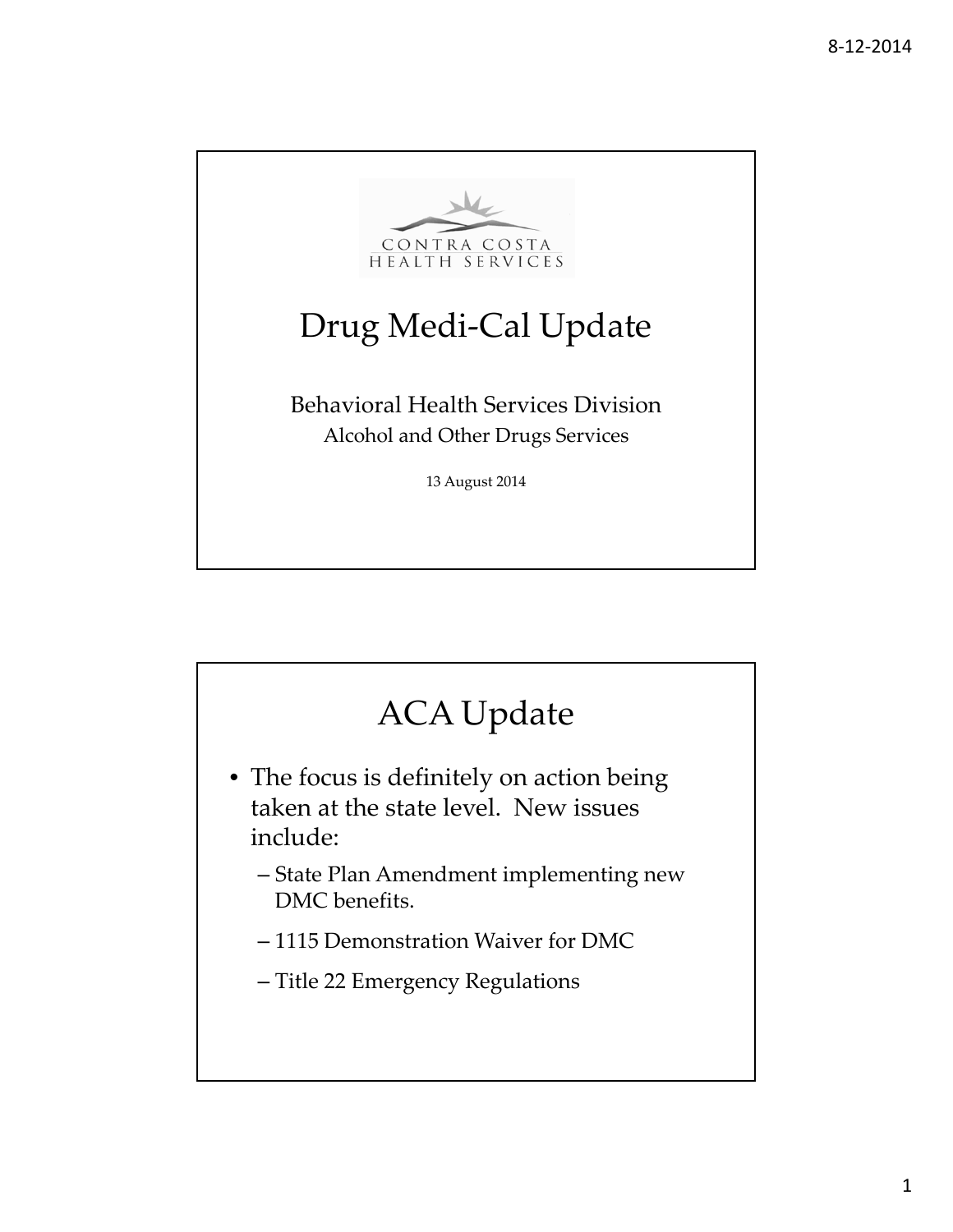#### State Plan Amendment (SPA)

- Still under review by CMS.
- Program integrity issues a possible sticking point.
- No provision of new benefits until approved.

#### State Plan Amendment (SPA)

- New benefits in DMC are:
	- IOP (formerly DCH) available to all eligibles.
		- No longer restricted to Perinatal women and youth.
	- RDF available to all eligibles.
		- No longer restricted to Perinatal women but probably little new capacity for men.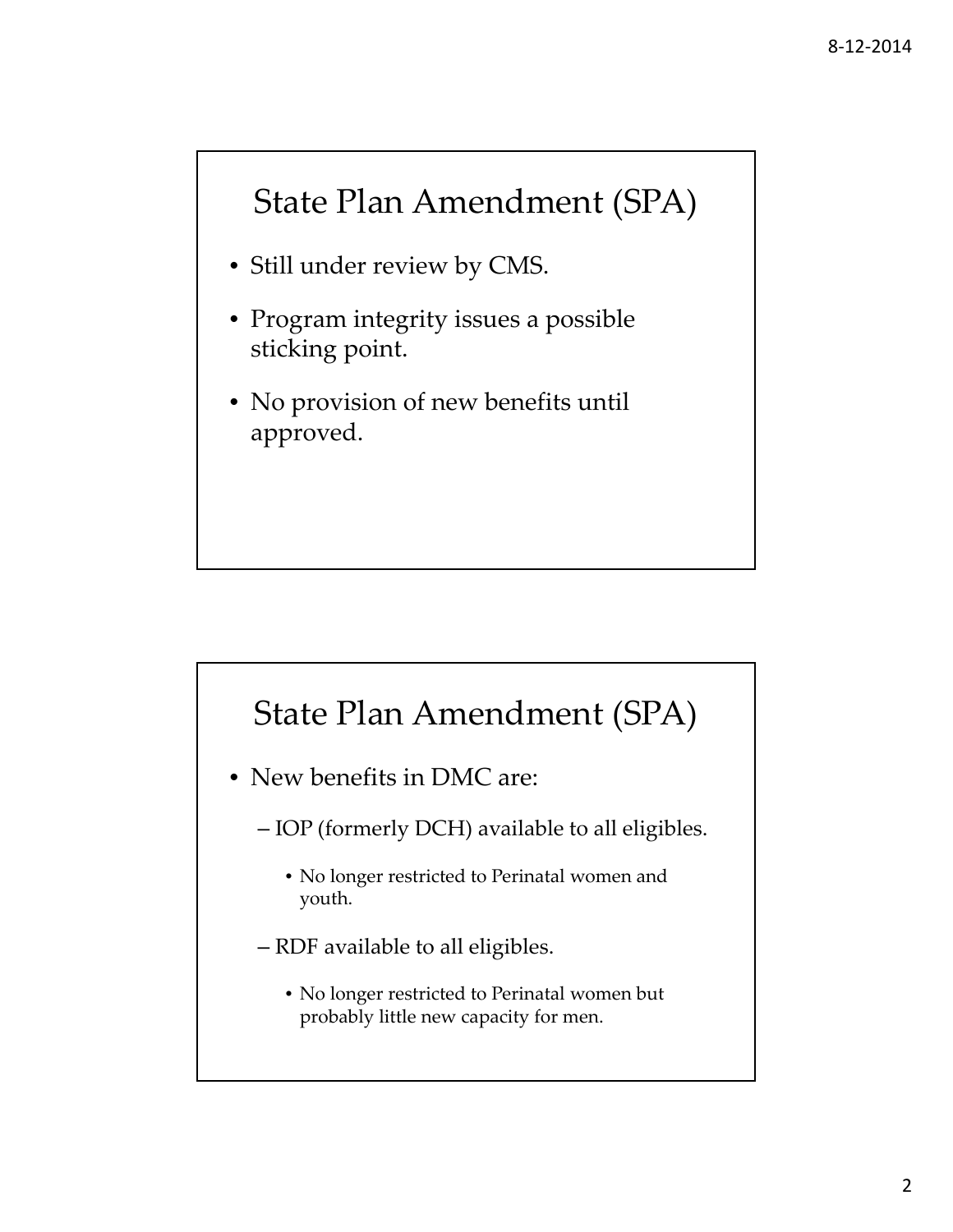# Program Integrity

- DHCS approach to administration of statewide SUD services is likely to be influenced by program integrity issues for some time to come.
- This is the rationale for the Title 22 revisions.
- It will also spill over outside of DMC.
	- Increase in Licensing and Certification fees due to, ". . . the increased number of complaints, including the numerous administrative actions taken by DHCS."

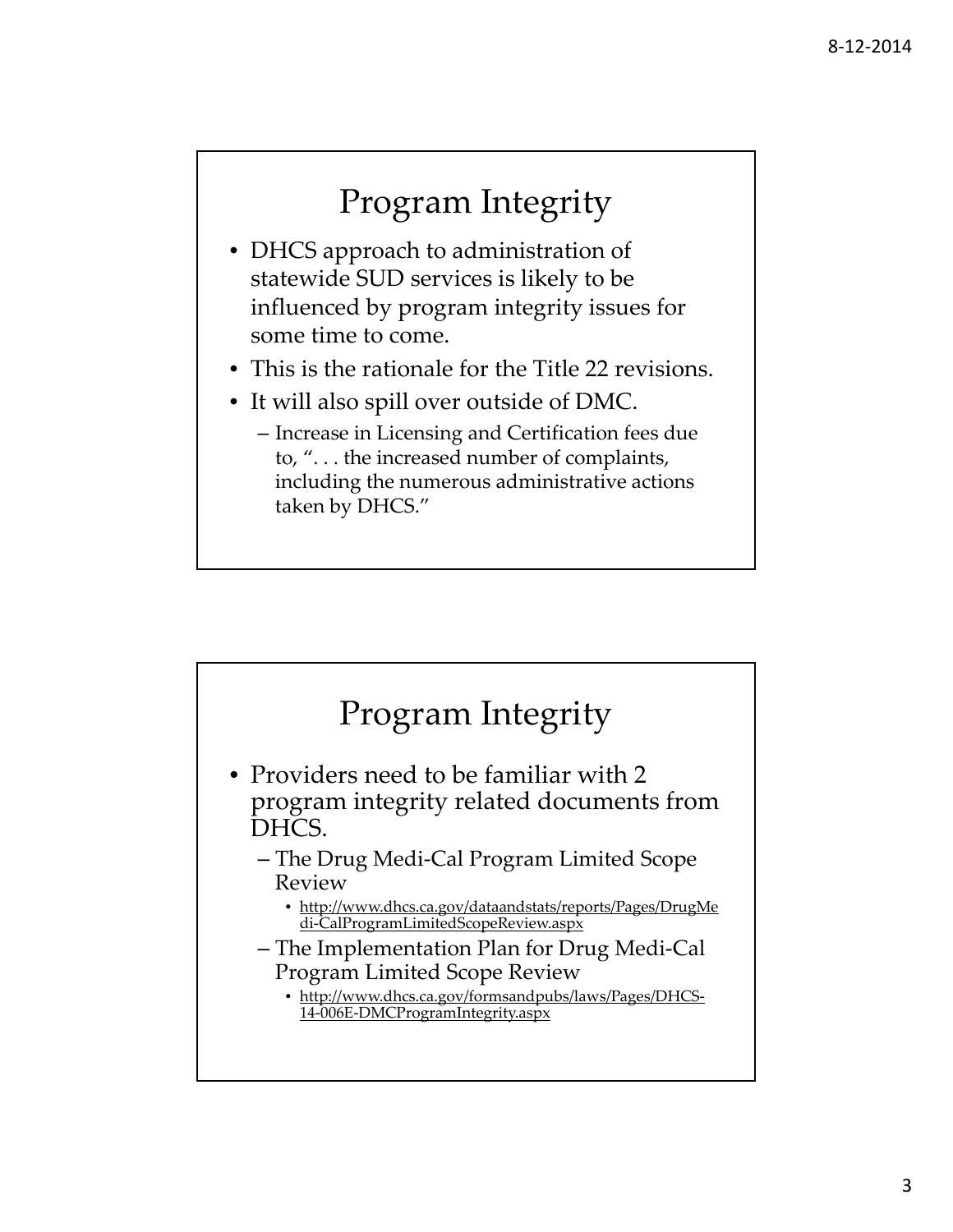# DMC 1115 Waiver

- Draft Terms released by DHCS on July 17.
- Download from: http://www.dhcs.ca.gov/provgovpart/Documents/Draft\_DMC\_Waiver\_STCs\_7-16-14.pdf
- Purpose is to create an organized system of care in counties that opt in to the waiver.

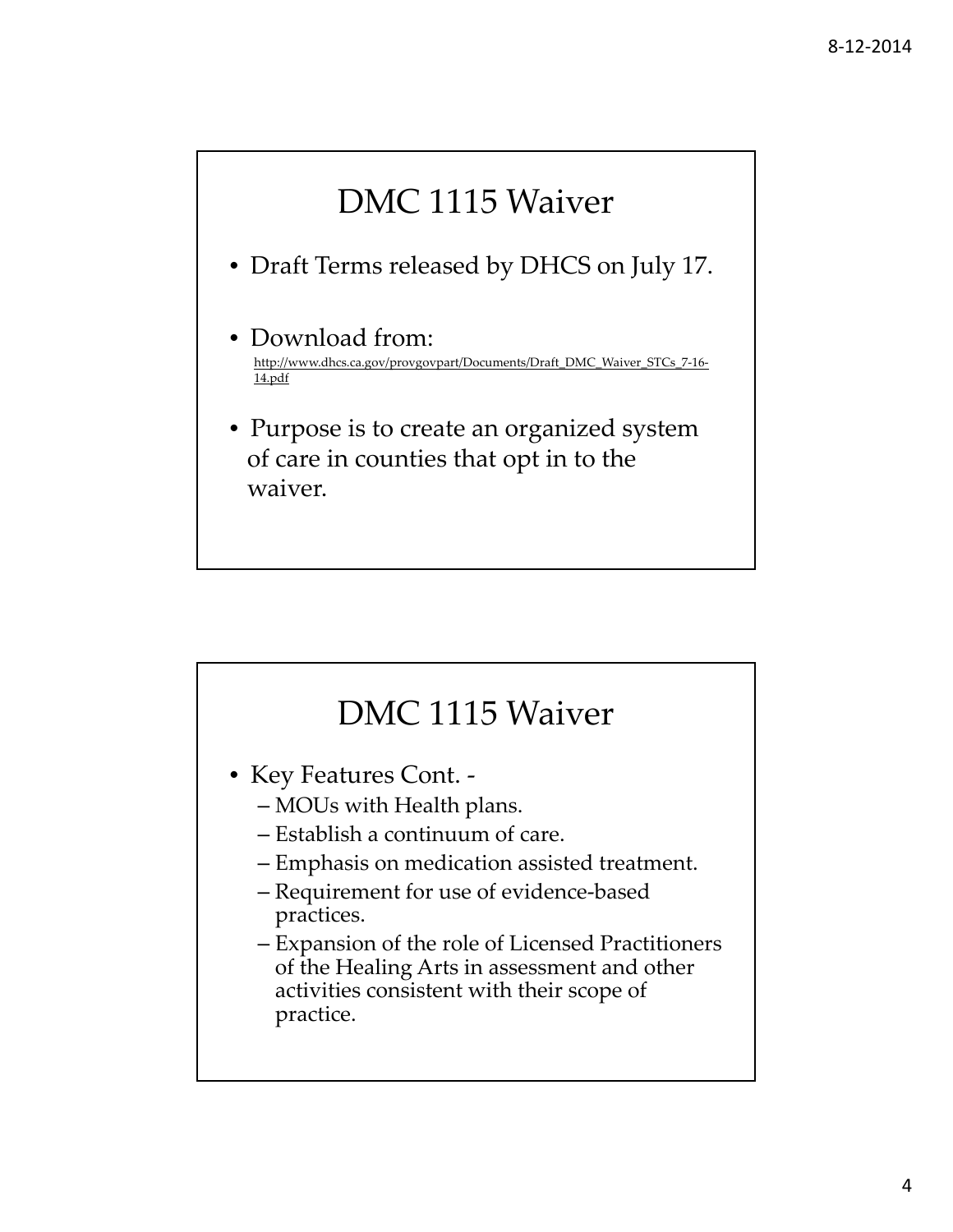# DMC 1115 Waiver

- At the moment, key features will be:
	- Use of the ASAM Criteria for client placement and transition to the appropriate level of care.
	- Reimbursement for residential treatment (IMD Exclusion waived).
	- Counties will have the authority to select and certify providers with final approval from DHCS.
	- Increased system capacity for youth services

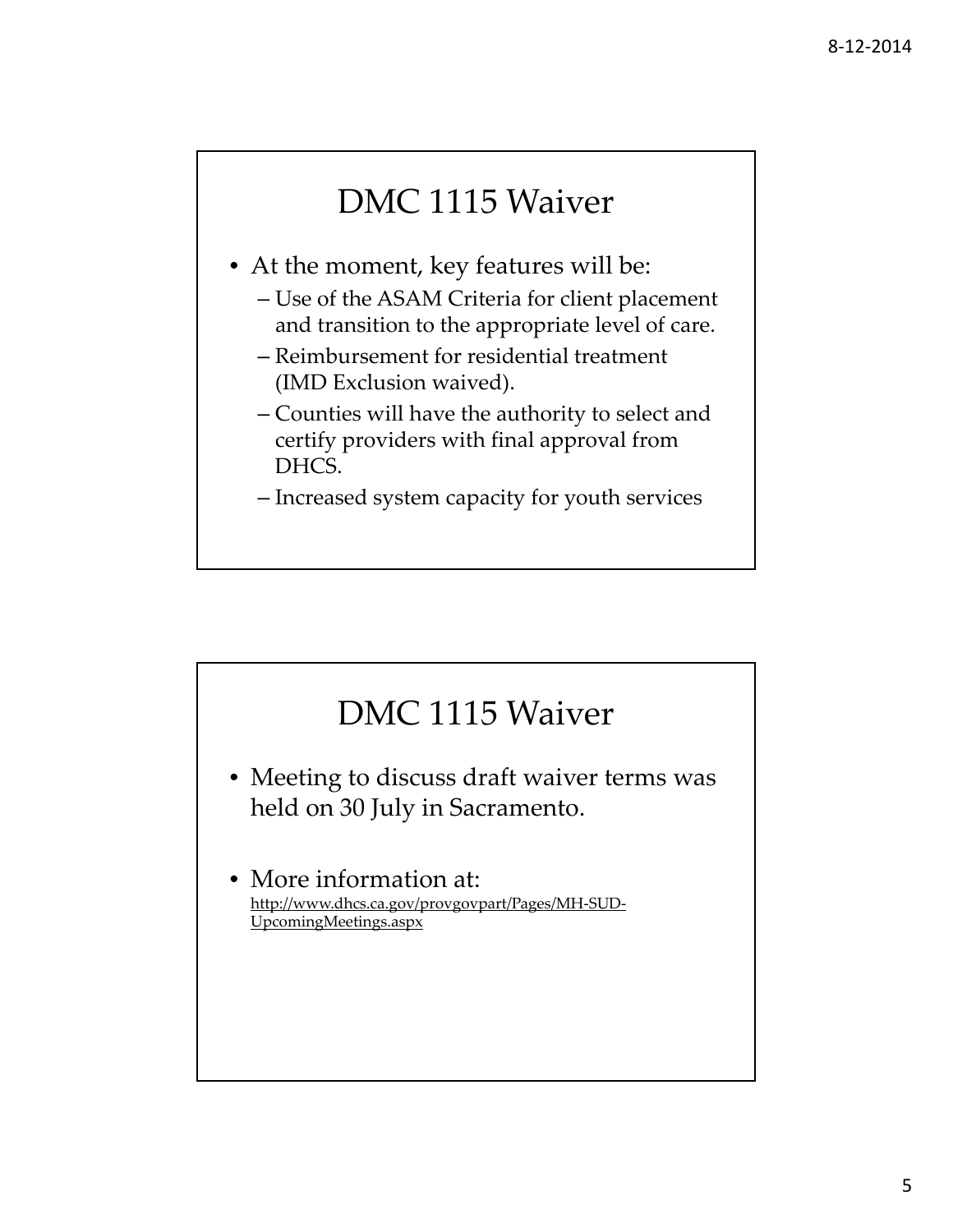#### Title 22 Emergency Regulations

- Finding of Emergency is based on the need to implement program integrity measures.
- Regulations became effective on 25 June 2014.
- DHCS has filed to make these permanent regulations by year's end.
- Compliance with the Emergency Regulations is required NOW.

#### Title 22 Emergency Regulations

- Related Issues
	- SPA still awaiting CMS approval. IOP benefit on hold. Regulations deal only with existing benefits.
	- Residential treatment in facilities with more than 16 beds are included in the proposed 1115 waiver.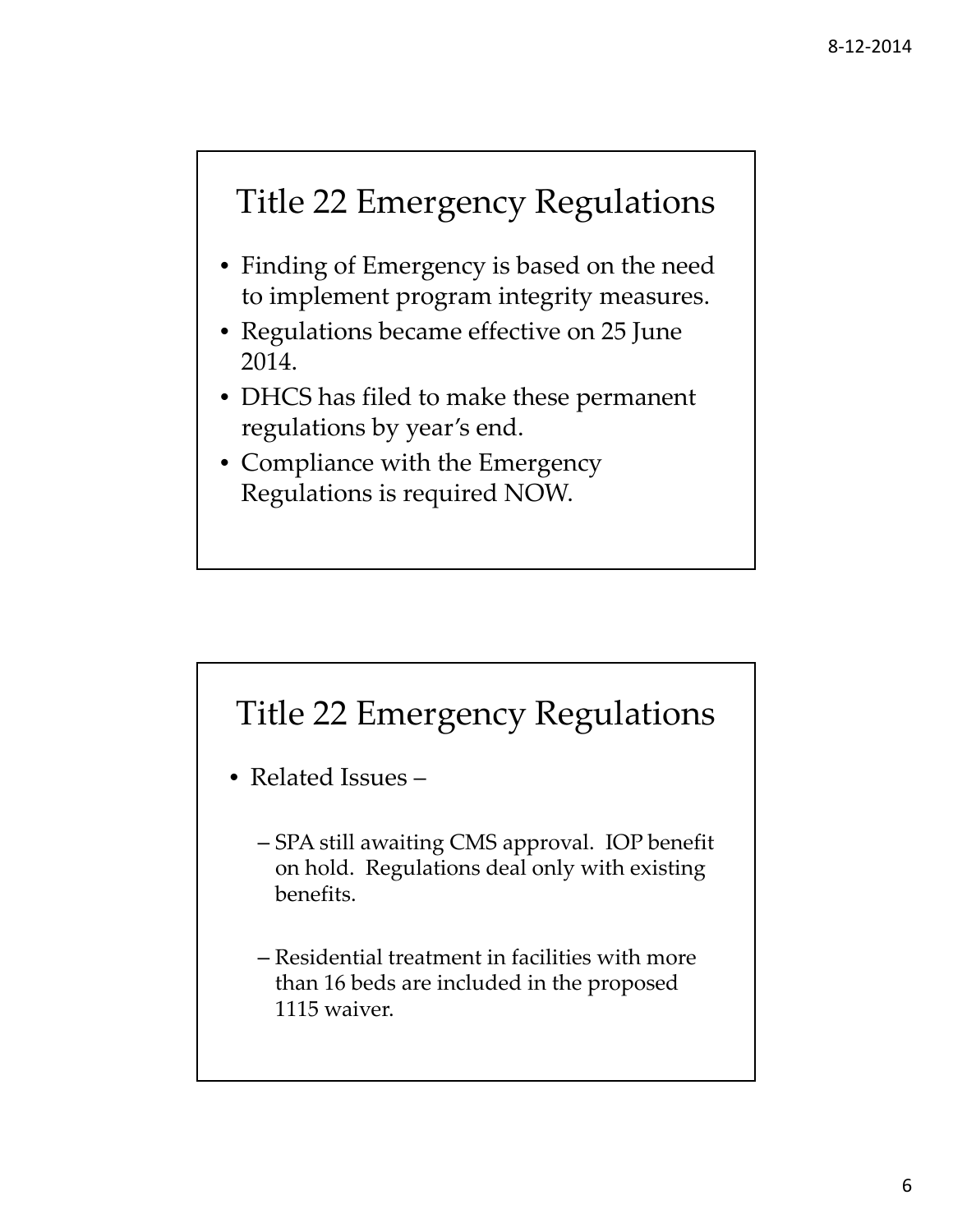# Title 22 Changes

- Define additional terms and phrases under the DMC program.
- Prohibit minors from participating in group counseling sessions with adults.
- Require group counseling sessions for day care habilitative services to be conducted with between two and twelve participants.
- Amend requirements for group counseling sign-in sheets.
- Require that group and individual counseling sessions are conducted in a confidential setting.

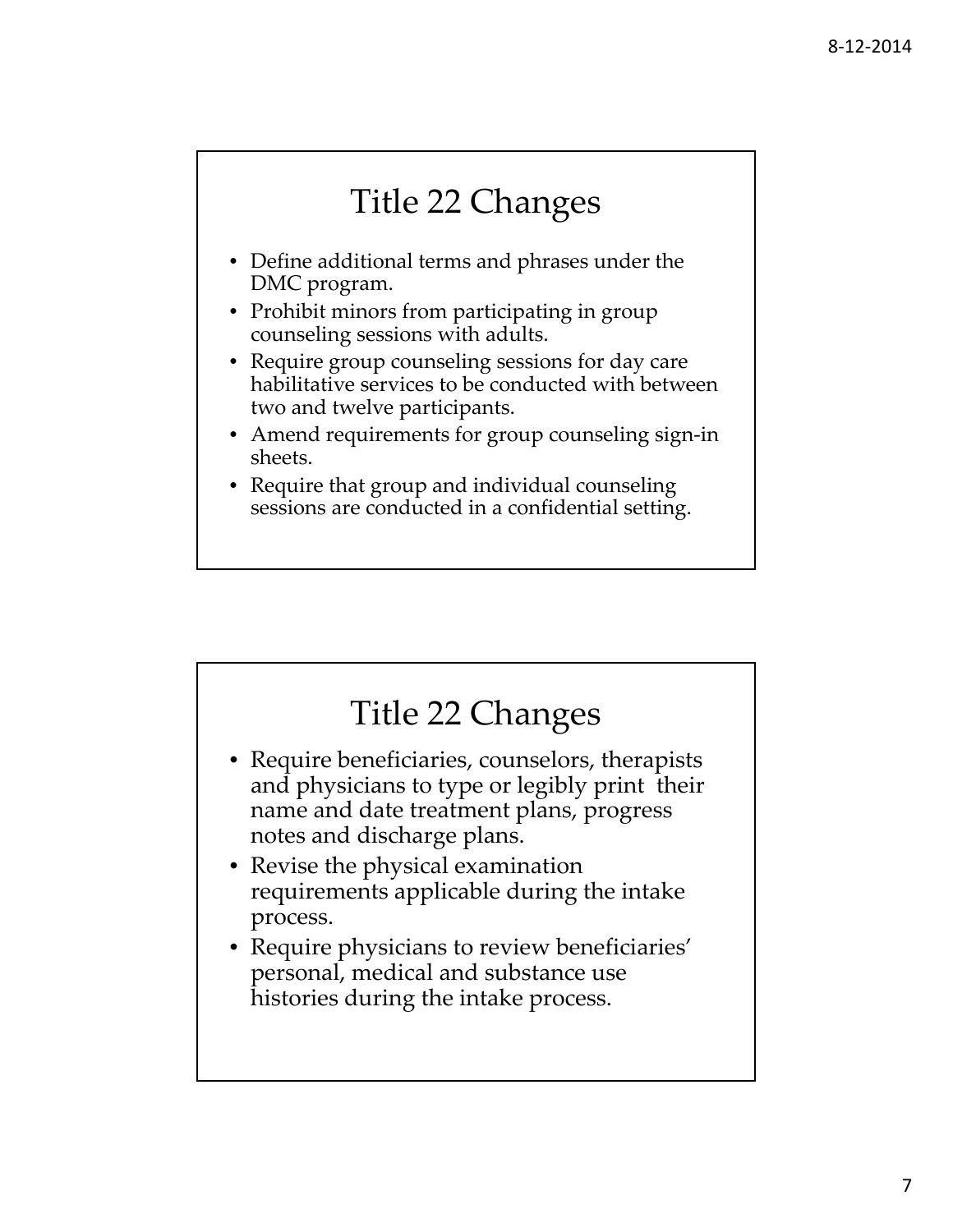#### Title 22 Changes

- Require beneficiary treatment plans to include beneficiary diagnoses and goals related to physical examinations and medical illnesses.
- Require beneficiaries to participate in preparation of, review and sign their treatment plans.
- Specify when counselors and therapists must prepare progress notes.
- Require physicians to review additional documents in determining whether continued services are medically necessary for a beneficiary.

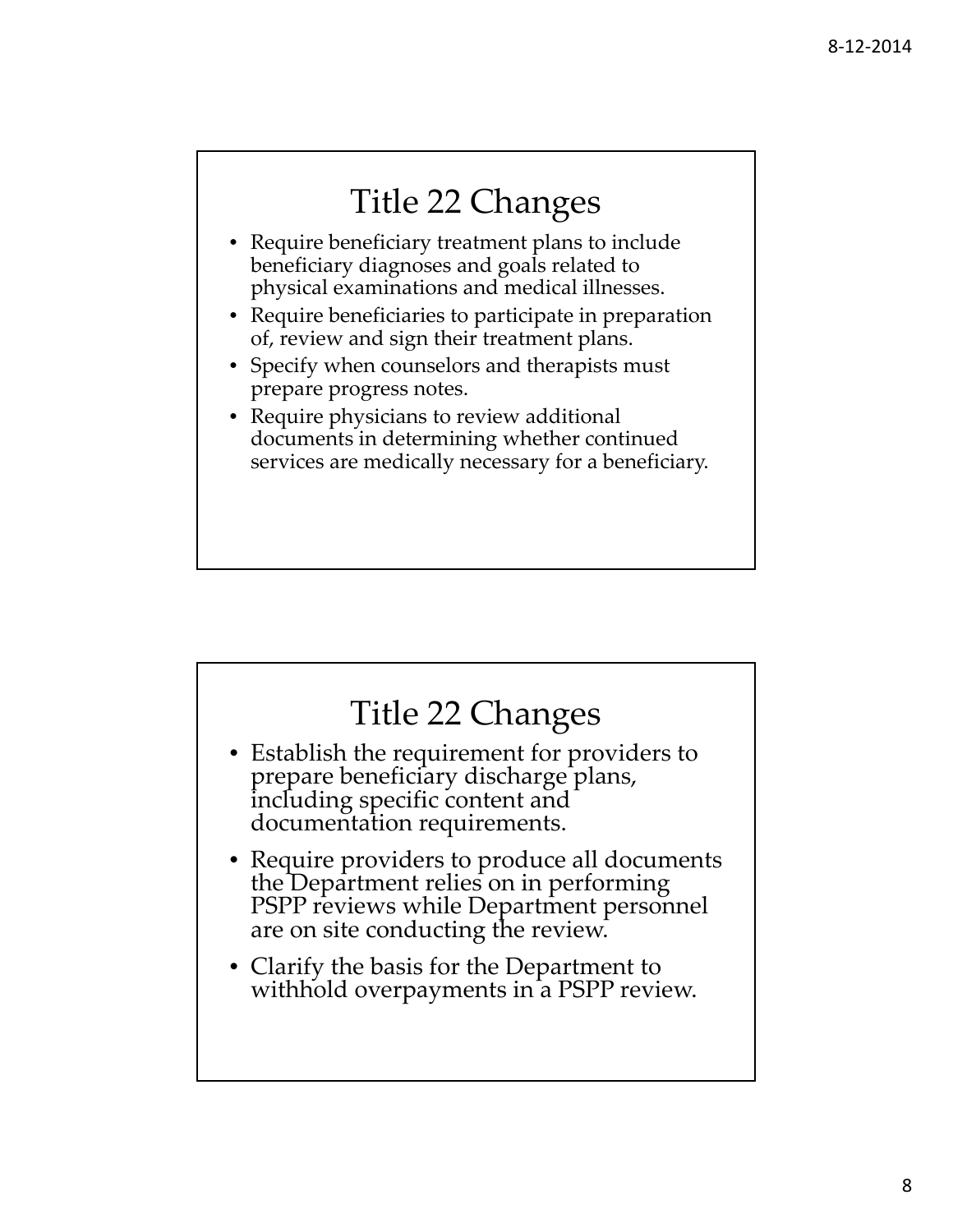

# Title 22 Highlights – Medical **Necessity**

- The physician shall evaluate each beneficiary to diagnose whether the beneficiary has a substance use disorder, within thirty (30) calendar days of the beneficiaryʹs admission to treatment date. The physician shall document the basis for the diagnosis (DSM‐III or DSM‐IV) in the beneficiaryʹ<sup>s</sup> individual patient record.
- The physician shall determine whether substance use disorder services are medically necessary, consistent with Section 51303 within thirty (30) calendar days of each beneficiaryʹs admission to treatment date.

§51341.1(h)(1)(A)(iv)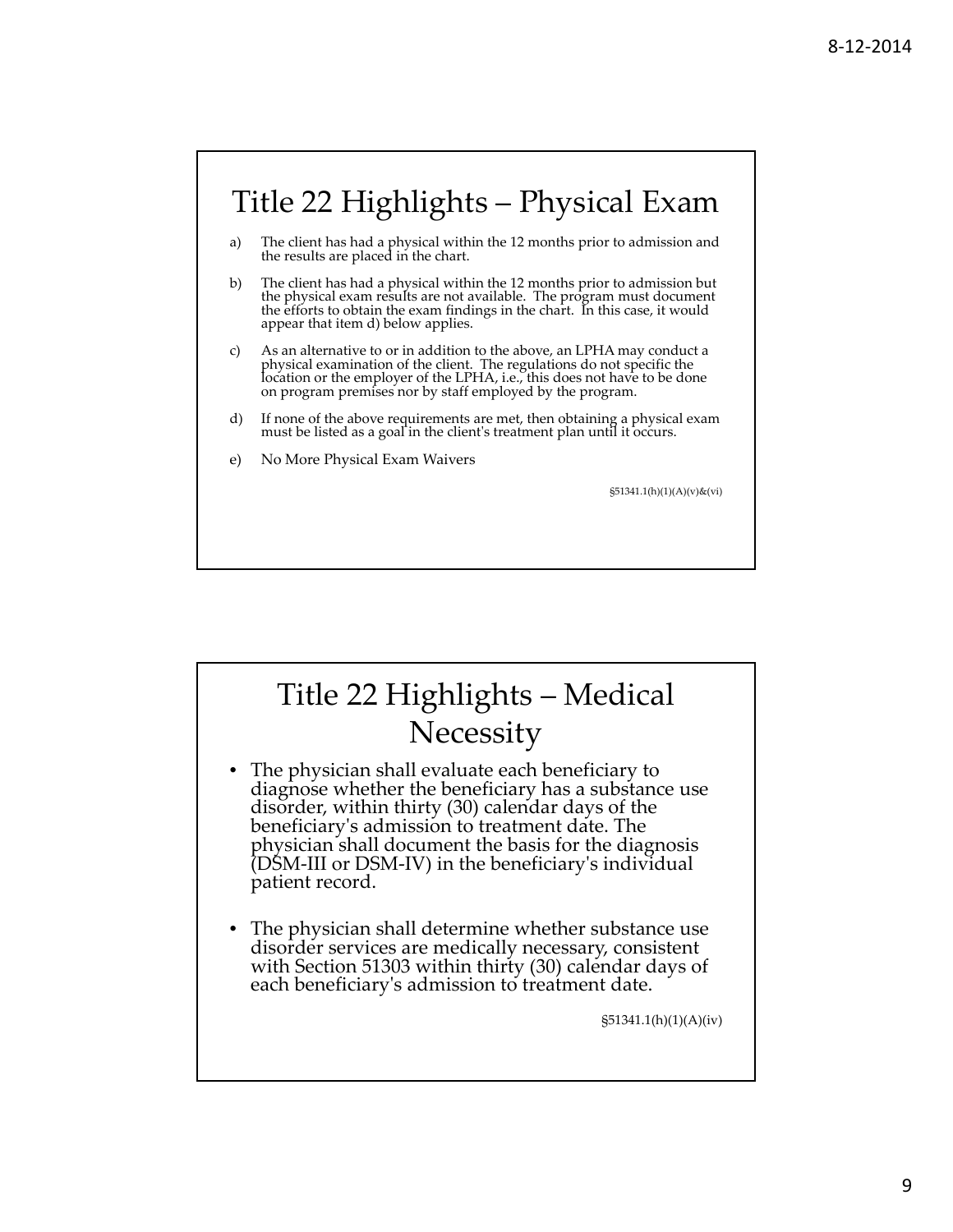# Title 22 Highlights – Discharge Plan

- The discharge plan shall include, but not be limited to, all of the following:
	- A description of each of the beneficiaryʹs relapse triggers and a plan to assist the beneficiary to avoid relapse when confronted with each trigger.
	- A support plan.
	- The discharge plan shall be prepared within thirty (30) calendar days prior to the date of the last face-to-face treatment with the beneficiary.
	- During the therapist or counselor's last face‐to‐face treatment with the beneficiary, the therapist or counselor and the beneficiary shall type or legibly print their names, sign and date the discharge plan. A copy of the discharge plan shall be provided to the beneficiary.

§51341.1(h)(6)(A)

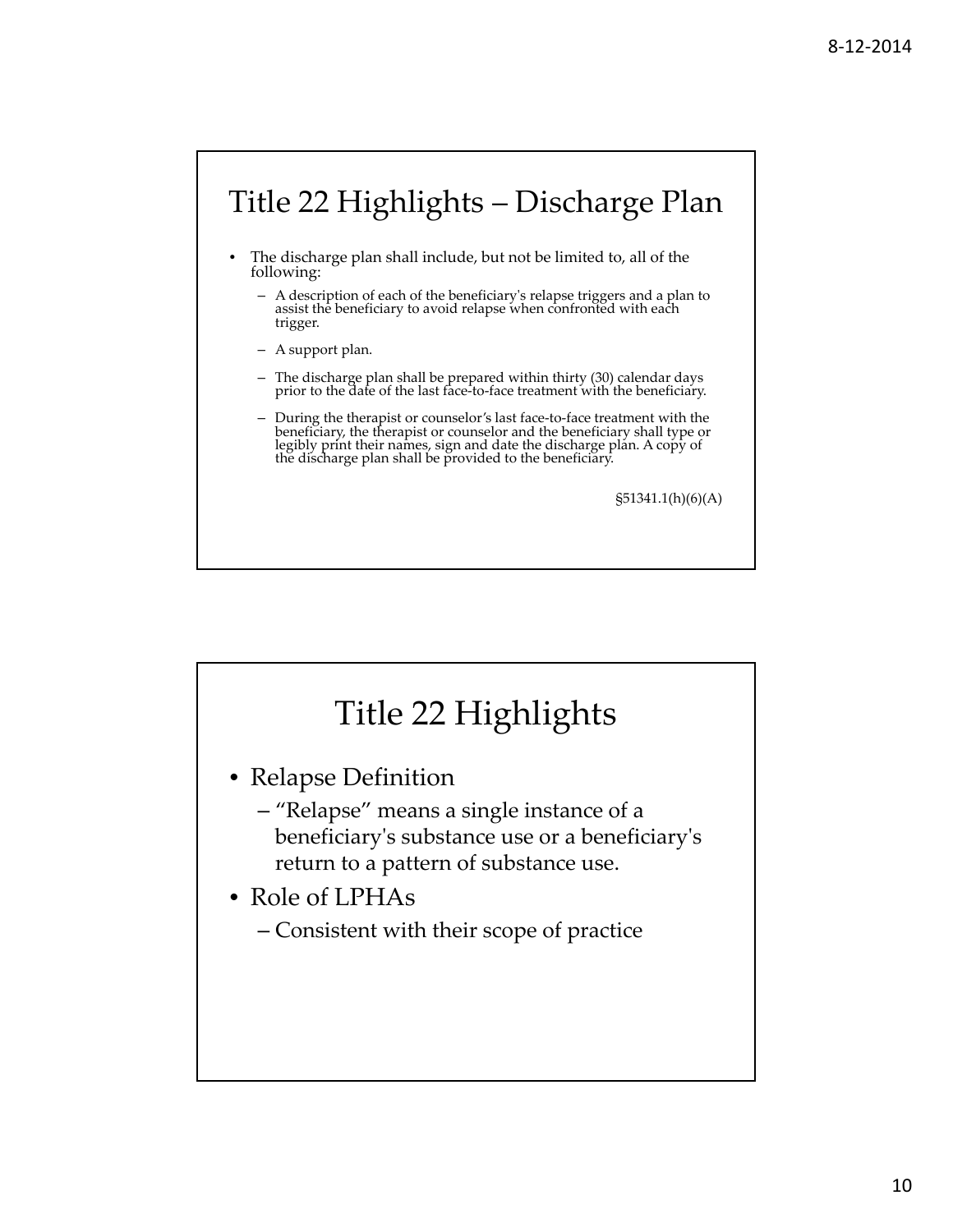# DMC Certification

- 934 DMC Certification applications at DHCS.
- 81% (757) have been reviewed or returned for remediation.
- 19% (177) have yet to be assigned for review.
- 54 sites have been approved.

# DMC Certification

- Most DMC application problems are due to incomplete forms.
	- Not all sections filled out.
- Conflicting information is another problem area.
	- DBA
	- Names
	- SSN mis-matches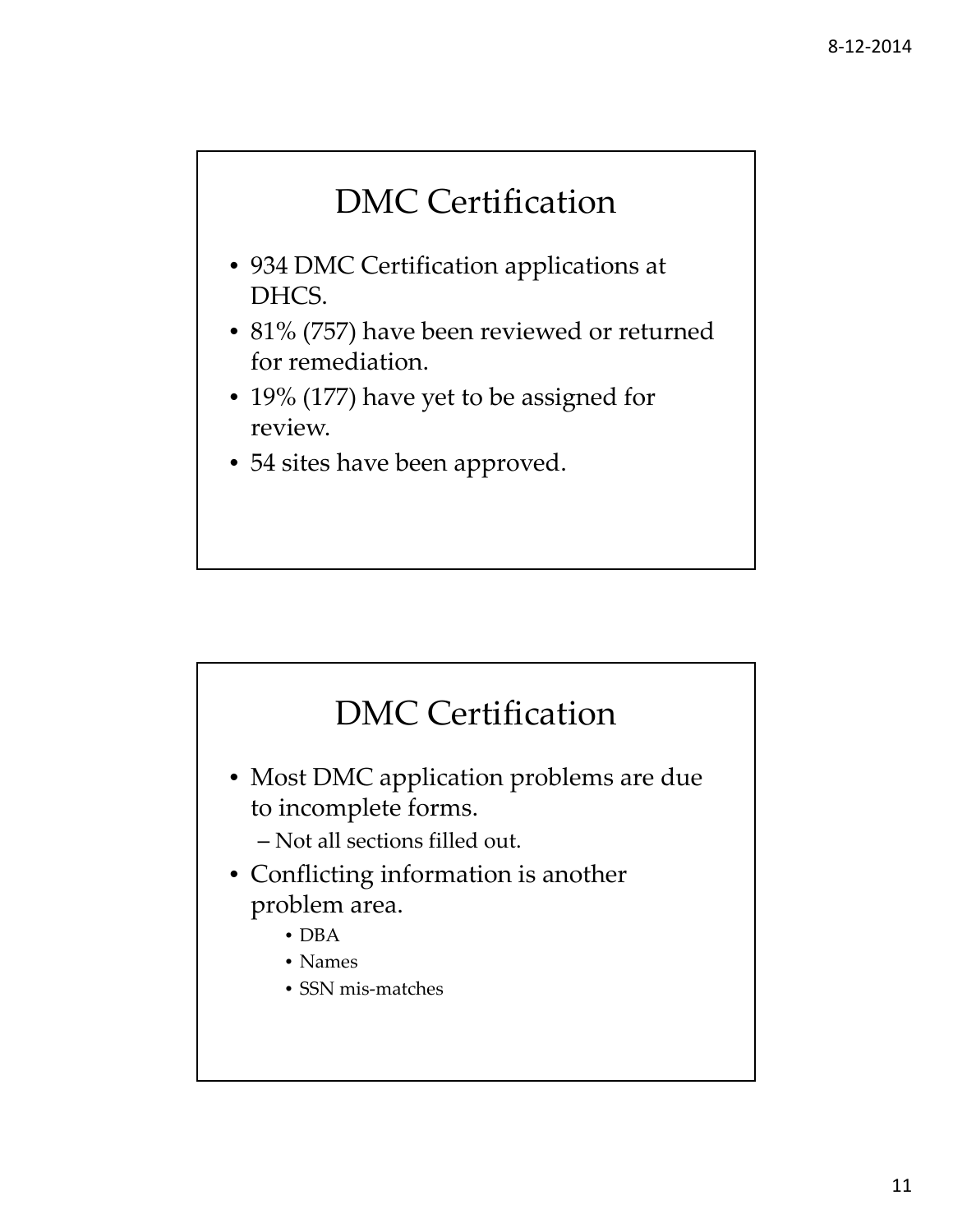#### DMC Certification

- DHCS is proposing that *all* providers submitting DMC applications should be considered High Risk.
	- Low Risk Application review only.
	- Moderate Risk Applications review + site visit *(Current Process)*.
	- High Risk Application review, site visit and fingerprints and background checks for key staff.